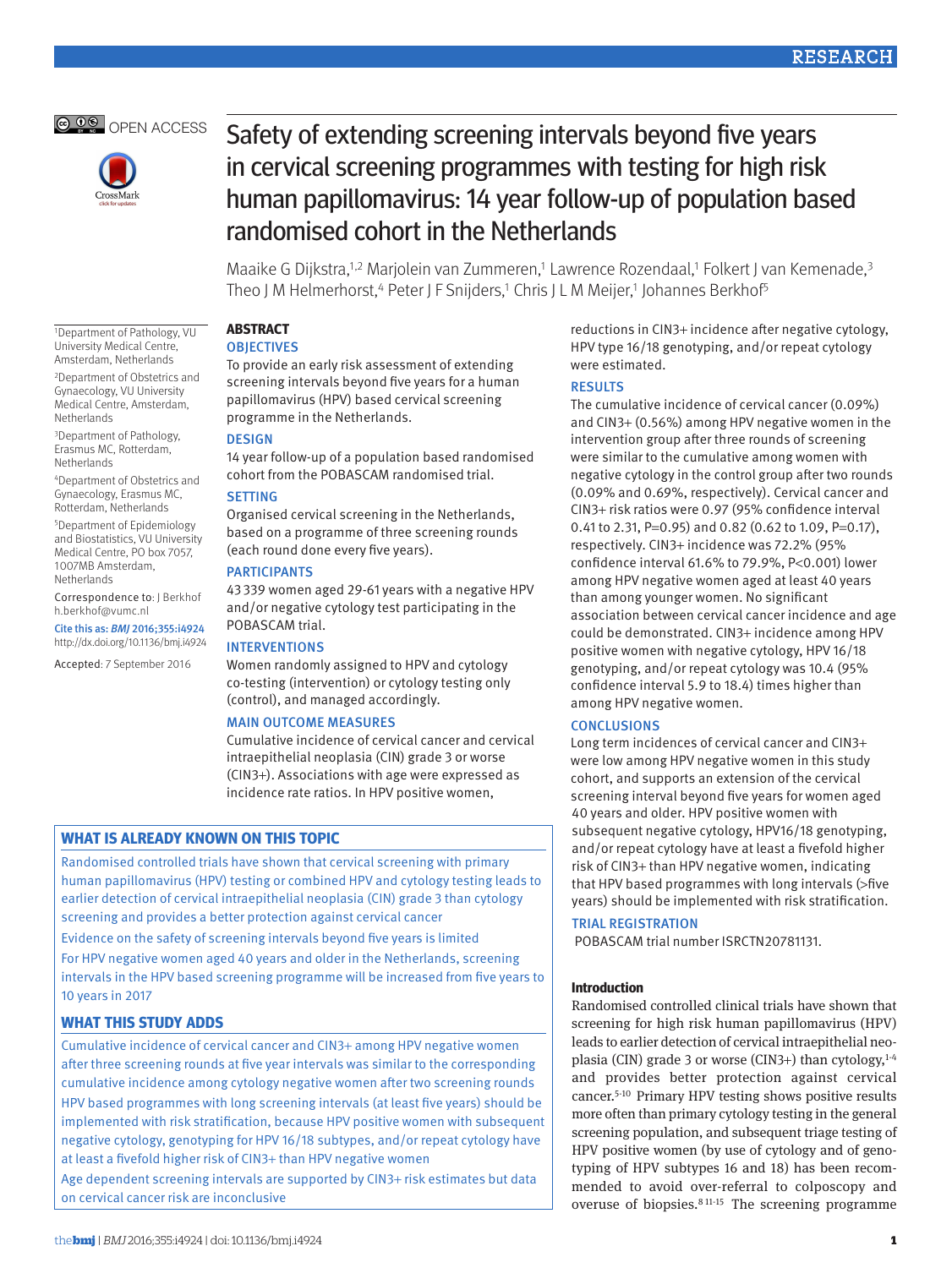could be further improved by reducing the number of screening rounds. Separately defined screening intervals have been suggested for women who are HPV negative and women initially HPV positive with negative triage tests, because they have substantially different risks of CIN3+. <sup>1</sup> 16-18 However, stratification of screened women on the basis of their HPV (DNA) test result will add to the complexity of the programme and should be supported by evidence from longitudinal studies.

Several countries have decided or recommended to implement HPV screening as the primary screening test (Australia, Italy, Netherlands, New Zealand, Sweden, and the UK) or in combination with cytology (USA). In those countries screening women every two to three years, the interval will be extended to five or seven years. In the Netherlands, the screening interval for HPV negative women aged 40 years or more will be extended from five to 10 years; this extension is based on predictions from cost effectiveness models.<sup>1920</sup> However, there remains a concern about an increase in the number of interval cancers;<sup>21</sup> hence, policy decisions should also be supported by estimated incidence of long term cervical cancer and precancer (CIN3+ risk) when available.

We assessed 14 year risks of histologically confirmed cervicalcancer and CIN3+ in women aged 29 years and older who participated in the POBASCAM (population based screening study Amsterdam) randomised controlled trial.5 A follow-up of 14 years comprises three screens: at baseline, and after five and 10 years. Women were randomly assigned to receive both HPV and cytology testing (intervention), or cytology testing only (control). We aimed to compare cervicalcancer and CIN3+ incidence among HPV negative women in the intervention group and cytology negative women in the control group, and to evaluate the safety of extending the screening interval beyond five years in women who are HPV negative and in women who are HPV positive and triage negative.

#### **Methods**

#### Study population

The POBASCAM study design has been published previously.<sup>151522</sup> In summary, women aged between 29 and 61 years were invited to participate in cervical screening from January 1999 to September 2002. They were randomised either to the intervention group (cytology and HPV co-testing) or the control group (cytology with blinded HPV testing). Of 44938 women enrolled, 22 420 were randomised to the intervention group and 22 518 to the control group (fig 1).

In the intervention group, women who had negative results for both HPV and cytology co-testing (that is, double negative) were referred to routine screening every five years. Women with moderate dyskaryosis or worse cytology (comparable to cytology worse than atypical squamous cells of undetermined significance or low grade squamous intraepithelial lesions) were directly referred for colposcopy. HPV positive women with negative cytology and women with borderline or mild dyskaryosis cytology (comparable to atypical

squamous cells of undetermined significance or lowgrade squamous intraepithelial lesions) were advised to repeat both HPV and cytology testing at six and 18 months. These women were referred for colposcopy if they were HPV positive or if their cytology result showed moderate dyskaryosis or worse.

In the control group, women with negative cytology were referred to routine screening and women with moderate dyskaryosis or worse were immediately referred for colposcopy. Women with borderline or mild dyskaryosis cytology were advised to repeat cytology at six and 18 months, and were referred to colposcopy if their repeat cytology result showed borderline dyskaryosis or worse.

At the second screening round at five years, participants in both study groups were managed according to the protocol of the intervention group. At the third screening round at 10 years, participants in both study groups were managed according to the protocol of the control group.

A conventional cervical smear test was prepared on a glass slide after which the brush was placed in a vial for HPV testing (general primer 5+/6+ polymerase chain reaction enzyme immunoassay).<sup>2223</sup> Cytology and HPV testing were performed without knowledge of the other test result. HPV positive samples were genotyped by a previously published reverse line blot assay.24

Study participants of the POBASCAM trial were enrolled by their general practitioner when attending the nationwide screening programme, and provided written informed consent. The general practitioners were invited to attend postgraduate medical education courses to best inform the study participants.

# Histology

We tracked histological follow-up data through the nationwide network and registry of histopathology and cytopathology (PALGA).25 Histology was examined locally and classified as no dysplasia; CIN grades 1, 2, or 3; or invasive cervical cancer according to international criteria.26 We included adenocarcinoma in situ in the CIN3 group. Treatment by loop electrosurgical excision procedure was recommended after CIN2 or CIN3, whereas cervical cancer was treated depending on cancer stage and according to national guidelines.

# Statistical analysis

We included women from the intervention and control group with a negative HPV test or negative cytology. Follow-up data were collected until July 2013, at which point all women had had the opportunity of three rounds of five year screening. Events occurring after 14 years were excluded because they are likely to be detected at the fourth screen after baseline. The censoring date was brought forward to the date when an interrupting event had occurred (eg, CIN2+ excision or uterus extirpation). If no screening test results had been reported at the third screen, the censoring date was brought forward to nine years after the study entry date. If no screening test results had been reported at the second or the third screen, the censoring date was brought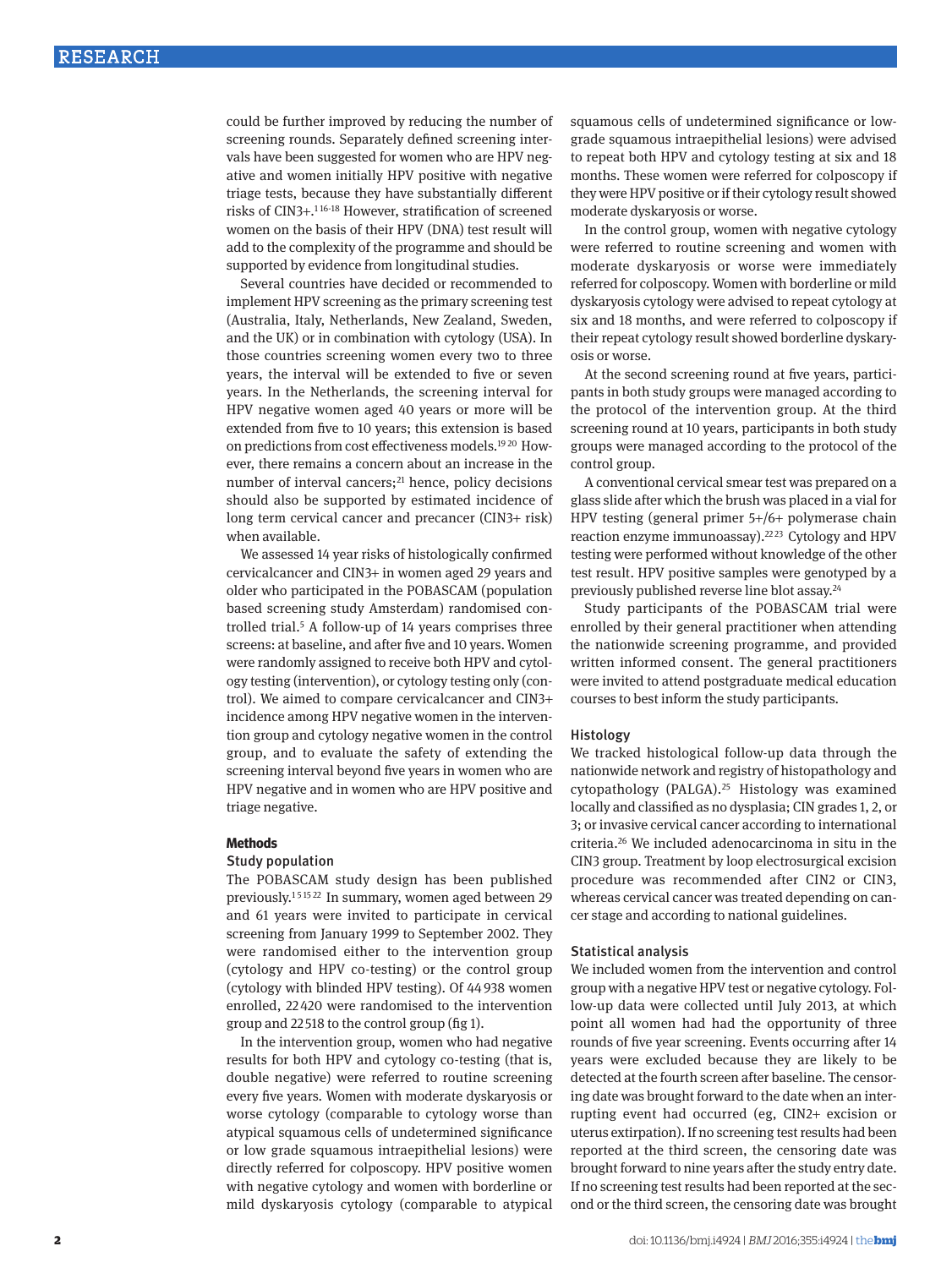

Fig 1 | Overview of the POBASCAM study cohort with 14 year follow-up, including histology results in all three screening rounds. ACIS=adenocarcinoma in situ; AdCa=adenocarcinoma; ≥BMD=borderline or mild dyskaryosis or worse; CIN0/1=no dysplasia or cervical intraepithelial neoplasia grade 1; CIN2/3=cervical intraepithelial neoplasia grade 2 or 3; Cyt=cytology; HPV=human papillomavirus; cytology NTD=cytology results could not be determined; SCC=squamous cell carcinoma

forward to four years. We did statistical analyses in SPSS Statistics for Windows version 20.0 and Stata Statistical Software release 11.

We used Kaplan-Meier methods to estimate the cumulative incidence of cervical cancer and CIN3+. Separate estimates were reported for HPV and cytology groups combined, from the intervention and control group. Cytology was labelled positive if the result was borderline dyskaryosis or worse (that is, atypical squamous cells of undetermined significance or low grade squamous intraepithelial lesions or worse), and labelled negative otherwise. Cervical cancer and CIN3+ incidence was also reported. We evaluated subgroup differences between cumulative incidence curves by log-rank testing and differences between incidences and between cumulative incidences at specific follow-up times by Wald testing. We constructed 95% confidence intervals using the normal approximation to the distribution of the logarithm of the incidence.

To determine the level of reassurance from a negative test result, we compared the cumulative incidences of cervical cancer and CIN3+ among HPV negative and double negative women from the intervention group with those among cytology negative women from the control group. Furthermore, because the new HPV based screening programme in the Netherlands involves an extension of the screening interval for women aged 40 years and older only, we studied the effect of age  $(\geq 40 \text{ } v \leq 40 \text{ years})$  on cervical cancer and CIN3+ incidence among HPV negative and double negative women. Because age specific incidence of cervical cancer and CIN3+ was similar in intervention and control groups (log rank test for the endpoints cancer and CIN3+, P>0.2), they were pooled over the two study groups.

Finally, in the intervention group, we compared the incidences of cervical cancer and CIN3+ among women with a negative HPV test with those among women with a HPV positive test and negative triage testing. We constructed four different triage algorithms by combining results for cytology at baseline, HPV 16/18 genotyping at baseline, and repeat cytology at six months. These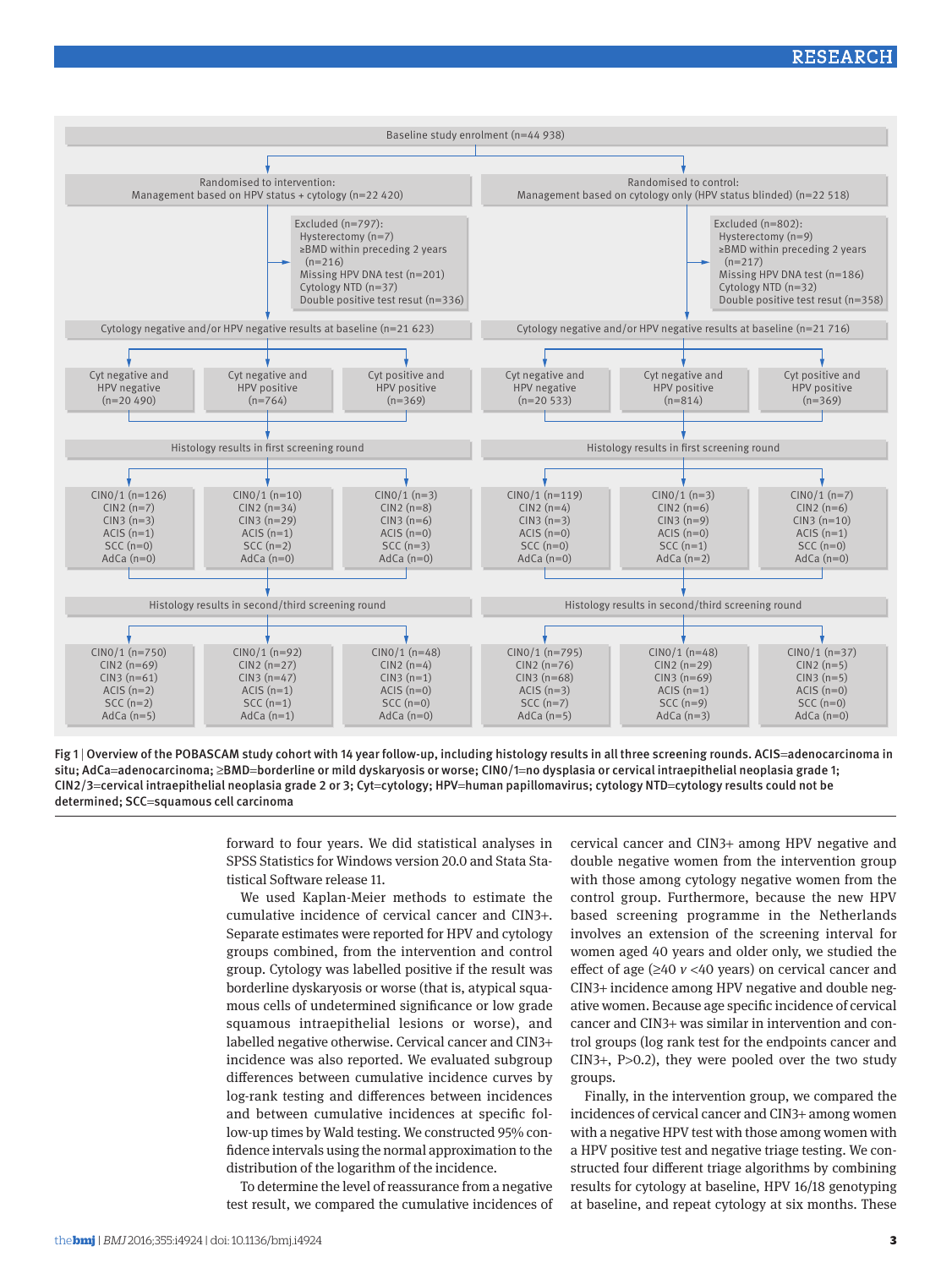algorithms were identified in previous post hoc analyses and include the two time cytology triage algorithm (baseline and repeat cytology) that will be used in the new HPV based screening programme in the Netherlands.<sup>1315</sup>

#### Patient involvement

No patients were involved in setting the research question or the outcome measures, nor were they involved in developing plans for recruitment, design, or implementation of the study. No patients were asked to advise on interpretation or writing up of results. There are no plans to disseminate the results of the research to study participants or the relevant patient community. As described in the study protocol, women in the intervention group were informed about their HPV and cytology results. Women in the control group were only informed about their cytology results (regular screening).<sup>22</sup>

#### **Results**

The study included 43 339 women (fig 1). Of 21 623 women in the intervention group, 20490 had double negative test results, 764 had negative cytology with a positive HPV result, and 369 had positive cytology with a negative HPV result. The control group included 21716 women, of whom 20 533 had double negative test results, 814 had negative cytology with a positive HPV result, and 369 had positive cytology with a negative HPV result. The mean age was 42.8 years (range 29-61) in both study groups. Among women who were eligible for at least two screening rounds (based on their age), non-attendance in both the second and third screen after enrolment was 9.3% (1817/19622) in the intervention group and 9.7% (1916/19772) in the control group. Among women who participated at the second screen and were eligible for the third screen, non-attendance was 15.7% (2450/15 572) in the intervention group and 15.5% (2416/15 579) in the control group.

During 14 years of follow-up, 149 CIN2, 152 CIN3 (including five adenocarcinomas in situ), eight squamous cell carcinomas, and six adenocarcinomas were detected in the intervention group (fig 1 ). In the control group, 126 CIN2, 169 CIN3 (including five adenocarcinomas in situ), 17 squamous cell carcinomas, and 10 adenocarcinomas were detected. Table 1 shows incidence of cervical cancer and CIN3+ for the intervention and

control groups, according to women with a negative cytology, negative HPV test result, or both at 14 year follow-up. Among women with negative cytology and a positive HPV test, the cancer incidence was significantly lower in the intervention group than the control group (rate ratio 0.29, 95% confidence interval 0.10 to 0.87, P=0.02). For the other cytology and HPV test groups, cancer incidence did not differ significantly between intervention and control group. CIN3+ incidence did not show a significant difference between the intervention and control group in any of the test groups.

Figure 2 shows cumulative incidence of cervical cancer and CIN3+ after two and three screens (corresponding to nine and 14 years after baseline, respectively). After the second and third screening round, cumulative cervical cancer incidence was 0.03% (95% confidence interval 0.01% to 0.06%) and 0.09% (0.04% to 0.18%) among HPV negative women from the intervention group, respectively. Corresponding values for the second and third rounds were 0.01% (95% confidence interval0.00% to 0.05%) and 0.07% (0.03% to 0.17%) among double negative women from the intervention group, and 0.09% (0.05% to 0.14%) and 0.19% (0.12% to 0.28%) among cytology negative women from the control group.

After the second and third screening rounds, cumulative CIN3+ incidence was 0.31% (95% confidence interval 0.24% to 0.41%) and 0.56% (0.45% to 0.70%) among HPV negative women from the intervention group, respectively. Corresponding values for the second and third rounds were 0.27% (95% confidence interval 0.20% to 0.36%) and 0.52% (0.41% to 0.66%) among double negative women from the intervention group, and 0.69% (0.58% to 0.82%) and 1.20% (1.01% to 1.37%), among cytology negative women from the control group.

After the third screening round, cervical cancer incidence among HPV negative and double negative women from the intervention group were similar to the cervical cancer incidence among cytology negative women from the control group after the second round (risk ratio 0.97 (95% confidence interval 0.41 to 2.31), P=0.95; 0.83 (0.32 to 2.15), P=0.69). This indicated that a negative HPV test provides longer reassurance against cervical cancer than negative cytology. After three

Table 1 | Incidence of cervical cancer and CIN3+ per study group, according to women with negative cytology or a negative HPV test result (or both) at 14 year follow-up\*

|                                                                                 | No of woman years |         | Count           |         | Incidence per 100 000 woman years (95% CI) |                          | Incidence ratio (95% CI;      |
|---------------------------------------------------------------------------------|-------------------|---------|-----------------|---------|--------------------------------------------|--------------------------|-------------------------------|
|                                                                                 | Intervention      | Control | Intervention    | Control | Intervention                               | Control                  | intervention v control)       |
| Cancer                                                                          |                   |         |                 |         |                                            |                          |                               |
| Cytology negative/HPV negative                                                  | 211544            | 211590  |                 | 12      | $3.3(1.6 \text{ to } 6.9)$                 | $5.7$ (3.2 to 10.0)      | $0.58(0.23 \text{ to } 1.48)$ |
| Cytology negative/HPV positive                                                  | 7224              | 7859    | 4               | 15      | 55.4 (20.8 to 147.5)                       | 190.9 (115.1 to 316.6)   | $0.29$ (0.10 to 0.87)         |
| Cytology positive/HPV negative                                                  | 3764              | 3746    |                 | 0       | 79.7 (25.7 to 247.1)                       | 13.4† (0.8 to 213.4)     | 5.97 f(0.30 to 119.22)        |
| $CIN3+$                                                                         |                   |         |                 |         |                                            |                          |                               |
| Cytology negative/HPV negative                                                  | 211544            | 211590  | 74              | 86      | 35.0 (27.9 to 43.9)                        | 40.7 (32.9 to 50.2)      | $0.86$ (0.63 to 1.17)         |
| Cytology negative/HPV positive                                                  | 7224              | 7859    | 82              | 94      | 1135.1 (914.2 to 1409.4)                   | 1196.1 (977.2 to 1464.1) | $0.95$ (0.71 to 1.28)         |
| Cytology positive/HPV negative                                                  | 3764              | 3746    | 10 <sup>°</sup> | 16      | 265.7 (143.0 to 493.8)                     | 427.1 (261.7 to 697.2)   | $0.62$ (0.28 to 1.37)         |
| *Including only women with valid test results for both cytology and HPV testing |                   |         |                 |         |                                            |                          |                               |

\*Including only women with valid test results for both cytology and HPV testing. †Cancer count 0 replaced by 0.5.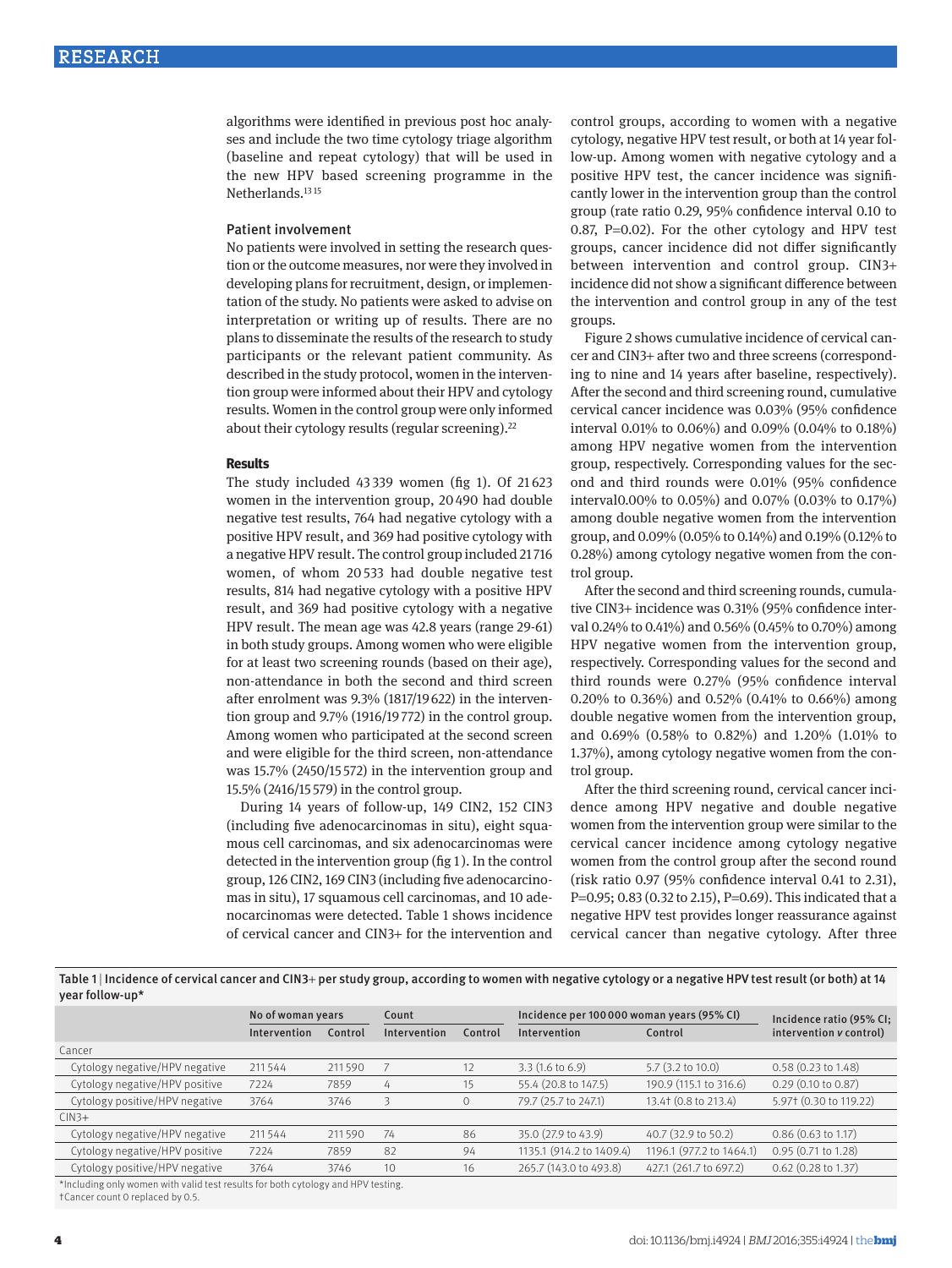# RESEARCH



Fig 2 | Cumulative incidence of cervical cancer and CIN3+ per trial group and baseline screening result, after up to three screening rounds. Double negative=women who had negative results for both HPV and cytology testing; Cyt=cytology; HPV=human papillomavirus

rounds of screening, CIN3+ incidence among HPV negative and double negative women from the intervention group was slightly lower than CIN3+ incidence among cytology negative women from the control group after the second round (risk ratio 0.82 (0.62 to 1.09),  $P=0.17$ ;  $0.76$  (0.57 to 1.03), P=0.07).

Among women with double negative test results pooled over the intervention and control groups, cervical cancer incidence was 64.2% (95% confidence interval −37.6% to 332%) higher in women aged at least 40 years than in younger women, although this increase was not significant (P=0.32). The corresponding incidence of CIN3+ was 72.1% (60.5% to 80.4%) lower in women aged at least 40 years than in younger women (P<0.001). Similarly, among HPV negative women, cervical cancer incidence was 62.0% (−33.9% to 297%, P=0.29) higher in women aged at least 40 years than in younger women; CIN3+ incidence was 72.2% (61.6% to 79.9%, P<0.001) lower.

In the intervention group, cervical cancer incidence among HPV positive women with negative cytology triage was 11.9 (95% confidence interval3.7 to 38.1; P<0.001) times higher than among HPV negative women. When HPV 16/18 genotyping or repeat cytology was added as a triage test, only one cancer case was observed.

Cumulative CIN3+ incidence among HPV positive, triage negative women were substantially higher than among HPV negative women (P<0.001; fig 3). The fold



Fig 3 | Cumulative CIN3+ incidence following different triage strategies in the intervention group. Cyt=cytology; HPV=human papillomavirus

increases in CIN3+ incidence, relative to the CIN3+ incidence after a negative HPV test, were 29.1 (95% confidence interval21.5 to 39.5) after a positive HPV and negative cytology test; 18.5 (12.5 to 27.3) after a positive HPV test and negative baseline and repeat cytology tests; 15.5 (10.2 to 23.5) after a positive HPV test and negative genotyping HPV 16/18 test; and 10.4 (5.9 to 18.4) after a positive HPV test, negative genotyping HPV 16/18 test, and negative baseline and repeat cytology tests.

# **Discussion**

## Principal findings

This study reports on 14 year follow-up data of a large population based screening cohort from the Dutch POBASCAM trial, with a five year screening interval, in which participants were managed on the basis of both cytology and HPV test results. Our findings on the long term protective effect of a HPV negative test are consistent with previously reported data. 4-6 8-10 16-18 27 28 Together, these publications indicate that HPV based screening provides significantly better protection against CIN3 than cytology based screening. Furthermore, compared with primary HPV testing, the value of primary HPV and cytology co-testing is limited. Our data also provide a long term confirmation of the protective effect against invasive cervical carcinomas, as previously described by Ronco and colleagues.8

#### Strengths and limitations of study

The major strengths of the current study are its large size, long follow-up, and wide age range of participants (29-61 years). The study was nested within a population based screening programme, indicating that results should be scalable to the country level.

A limitation to our study was that the presented incidence estimates of cervical cancer and CIN3+ were tracked through the nationwide histopathology and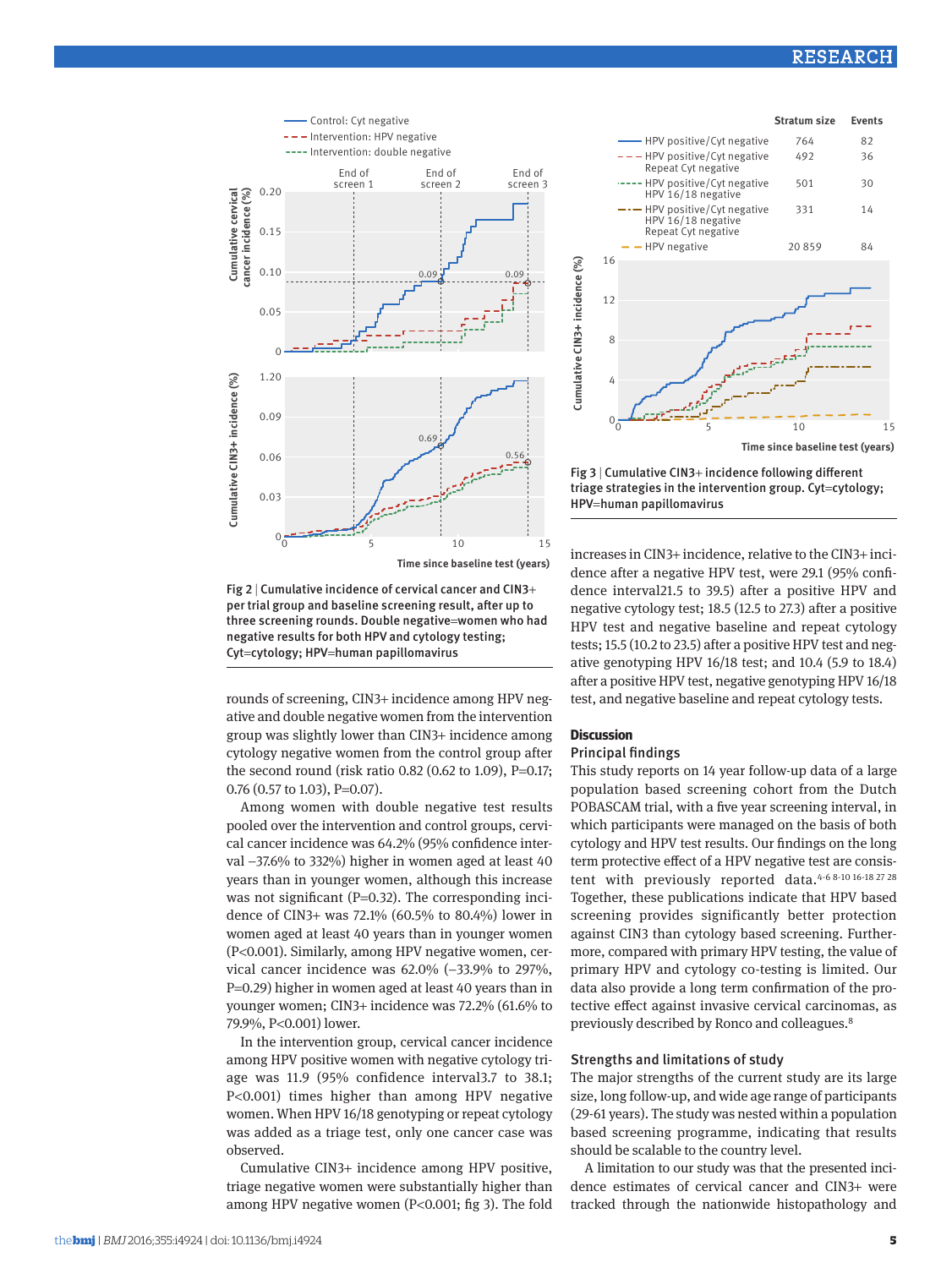cytopathology registry PALGA, which does not contain information on gynaecological procedures. Therefore, we were not able to assess how many cases were missed because women did not comply with the colposcopy advice.

The histological diagnoses were performed by local pathologists, which could have led to misclassification, resulting in a dilution of true differences between study groups. However, in earlier publications, we showed that interobserver reliability of CIN3+ was very high (absolute agreement 0.97).5 22 The absolute cumulative CIN3 incidences presented in our study might also be influenced by the screening protocol, because the third screen after study entry uses cytology only, and thus women with newly developed CIN3 could have been missed.

Another limitation related to the time of cancer diagnosis. In order to compare cervical cancer risk after a negative HPV test in the intervention group at the third screening round with the risk after a negative cytology test in the control group at the second round, we included all cancers detected up to 14 and nine years after enrolment, respectively. These follow-up times are greater than the targeted screening times at 10 and five years, respectively, because of variation in the month of invitation, variation in the time between invitation and screening appointment, and conservative management of positive screening results. Regarding the management of positive screening results, only women with moderate or severe dyskaryosis cytology were immediately referred for colposcopy. Other women are reinvited for a cervical smear after six and 18 months. The adopted approach implicitly assumes that cervical cancers are present at the beginning of the screening round, but that some are detected with delay. However, a proportion of these cancers could have progressed during the screening round. To evaluate whether this altered our conclusions, we compared the cervical cancer risk after a negative HPV test in the intervention group at 10.5 years after baseline with the corresponding risk after a negative cytology test in the control group at 5.5 years after baseline. The estimates were 0.05% for both subgroups with a risk ratio of 0.94 (95% confidence interval 0.37 to 2.43, P=0.91), and are in accordance with our findings.

## Comparison with other studies

Several other studies have also recommended extending the interval after a negative HPV test. Recently, Elfström and colleagues $18$  reported on the potential of extending the screening interval with primary HPV based screening and recommended, based on CIN3+ risks, an extension of three to five years for Sweden. A similar analysis was provided after a six year follow-up of the ARTISTIC screening trial in the UK, which supported an extension of the interval from three to six years after a negative HPV test.<sup>27</sup> Ronco and colleagues<sup>8</sup> pooled data from four screening trials and recommended an extension of the screening interval to five years after negative HPV testing, replacing a cytological screening programme done every three years. In the USA, Katki and colleagues<sup>17</sup> recommended extending a screening interval from one year after negative cytology to three years after a negative HPV test and up to five years after a negative co-test. Both studies based their recommendations on estimated cancer risks. To summarise, recommendations are consistent in the different studies. Extensions to 10 years (as done in our analysis) have not yet been studied, because other countries used cytological based screening intervals of one to three years as a benchmark in their analyses.

Another conclusion that can be drawn from our data is that a long interval of 10 years is supported for only HPV negative women and not for HPV positive, triage negative women. The risks of cervical cancer and CIN3+ among HPV positive, triage negative women were at least five times higher than those among HPV negative women for all four triage strategies. Triaging distinguishes HPV positive women with and without underlying CIN3+, <sup>13</sup> 15 but apparently does not offer additional reassurance against future CIN3 or cervical cancer over a longer period of follow-up. Another Dutch screening study, in which women were followed for five years, reached a similar conclusion.29 In a US study evaluating the value of co-testing done every three years to identify women at high risk of CIN3+, researchers also concluded that HPV positive women with negative cytology accrued a substantial risk of CIN3+ over five years, and thus needed follow-up.17

#### Conclusions and policy implications

The current cytological based screening in the Netherlands has a five year interval that provides a cumulative five year risk of CIN3+ after a negative screen below 1%.30 A screening interval of 10 years for HPV negative women aged at least 40 years will be incorporated in the new, primary, HPV based screening programme that will start in 2017.<sup>21</sup> Our data indicate that good safety for both cervical cancer and CIN3+ risk is provided by extending the interval from five to 10 years, because the risks after three screening rounds after a negative HPV test are similar to the risks after two rounds after negative cytology.

In the new HPV based screening programme in the Netherlands, the screening interval will only be extended among women aged at least 40 years. This age specific recommendation is partly supported by our data—the CIN3+ risk in women aged at least 40 years was estimated to be 72% lower than in younger women, but cervical cancer risks did not decrease with age. Despite our analyses, the risk of an increase in interval cancers remains a point of concern. Controlling both cervical cancer and CIN3+ risks is reassuring but an increase in the cancer risk cannot be ruled out completely as long as the interval has not actually been extended. Therefore, it remains important to closely monitor the number of interval cancers observed under the new HPV based screening programme.

The use of the HPV test result and age to define the year of next screen is a first step towards risk based screening. Tailoring screening to individual risks could improve screening efficiency and eventually provide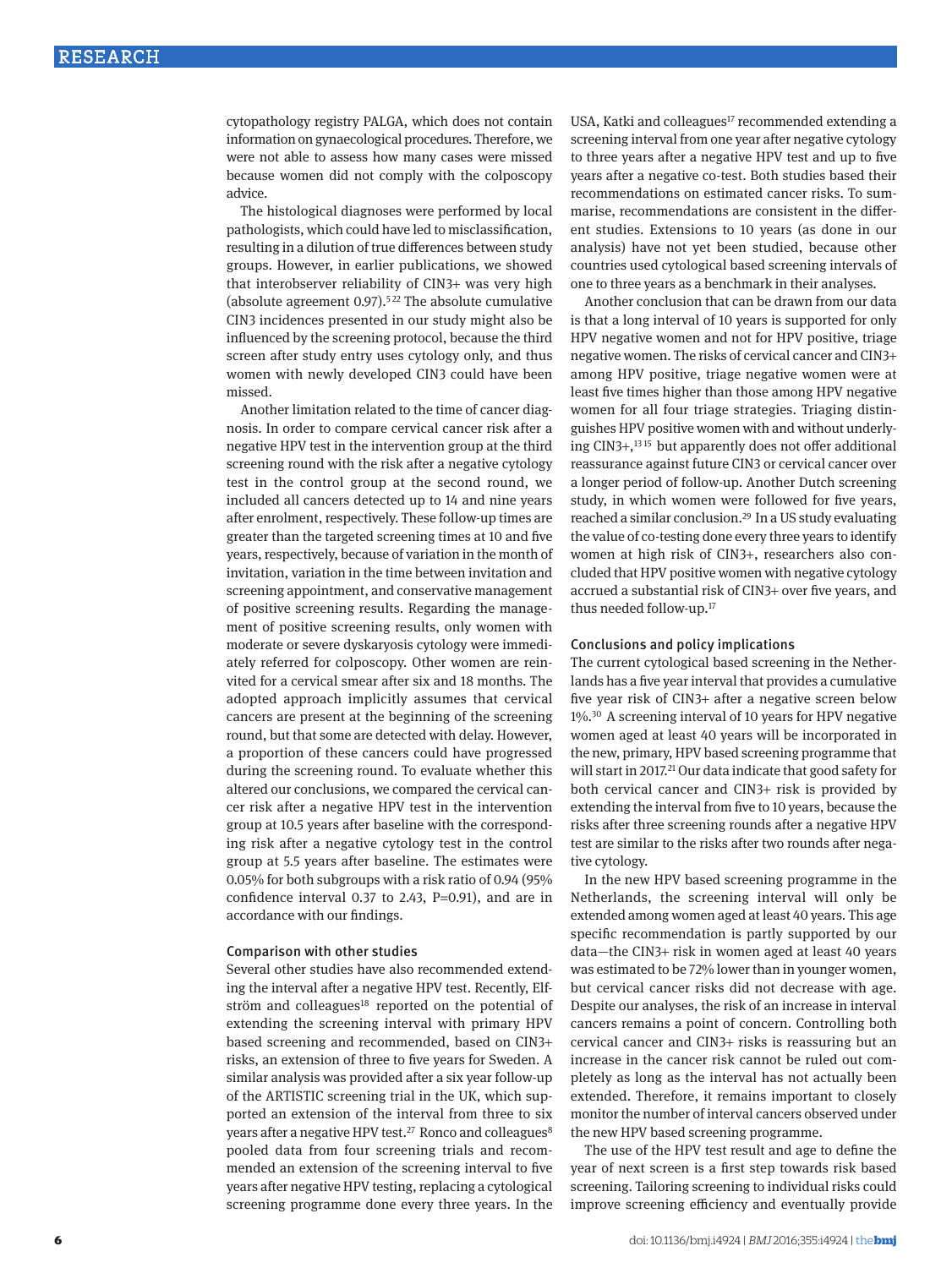optimal prevention for all women. However, risk stratification also adds to the complexity of the programme, and it could become challenging to maintain a high quality screening programme.

An important prerequisite for a risk based programme is the availability of a linked digitalised screening registry and invitation system. Such a system is not yet in place in every country with an organised programme. However, linking of screening and invitation systems is recommendable, $31$  since the benefits of risk based screening are expected to become even larger in the future. Individual cancer risks can then be based on information from multiple HPV screening rounds and vaccination status, yielding individual risk assessments that will strongly deviate from average risks. This will offer substantial room for further improvement of resource allocation in the healthcare system.

In summary, our results indicate that primary HPV screening provides better long term protection against cervical cancer than cytology testing. HPV negative women have a very low risk of CIN3+ in the long term, indicating that extension of the current screening interval in the Netherlands to 10 years seems justifiable. For HPV positive, triage negative women, the long term risk of CIN3+ was too high to support an extension of the screening interval beyond five years for any of the used triage strategies.

We thank all the women and general practitioners participating in the POBASCAM trial; research staff and technicians at the Molecular Pathology Unit, Department of Pathology, VU University Medical Centre Amsterdam for HPV testing and genotyping; cytotechnologists at the Spaarne Gasthuis (Hoofddorp/Haarlem), LCPL-Pathan cytology and pathology laboratory (Rijswijk), and VU University Medical Centre Amsterdam for cytological testing and logistics; and administrative workers and information technology team at the Department of Pathology, VU University Medical Centre Amsterdam for their supportive work.

Contributors: MGD and MvZ contributed equally to the paper and their names are in alphabetical order. CJLMM is principal investigator of the POBASCAM study, and CJLMM and JB led this follow-up study. MGD, LR, FJvK, TJMH, PJFS, and CJLMM were involved in data collection. MvZ and LR collected the clinical follow-up data. MvZ and JB analysed the data. LR managed the database. MGD, MvZ, CJLMM, and JB drafted the paper. All authors critically reviewed the paper and approved the final version. All authors had full access to all of the data in the study and can take responsibility for the integrity of the data and the accuracy of the data analysis. JB is the guarantor of the study.

Funding: This work was supported by the Netherlands Organisation for Health Research and Development (Zorg Onderzoek Nederland; grant no 30-05220) for the POBASCAM study, and by EC FP7 Health 2013 Innovation 1 CoheaHr (grant no 603019). The funders had no role in the study design, data collection, data analysis, data interpretation, or writing of the report.

Competing interests: All authors have completed the ICMJE uniform disclosure at www.icmje.org/coi\_disclosure.pdf and declare: PJFS has been on the speakers' bureau of Roche, Gen-Probe, Abbott, Qiagen, and Seegene, and has been a consultant for Crucell BV; CJLMM has been on the speakers' bureau of GlaxoSmithKline, Qiagen, Merck/ SPMSD, Roche, Menarini, and Seegene, has served occasionally on the scientific advisory boards of GlaxoSmithKline, Qiagen, Merck/ SPMSD, Roche, and Genticel, and has occasionally been consultant for Qiagen; JB has received speaker fees from Qiagen and consultancy fees from Roche, DDL Diagnostic Laboratory, GlaxoSmithKline, and Merck/SPMSD, and fees were collected by his employer; CJLMM was formerly a minority shareholder of Delphi Biosciences, which bankrupted in 2014, and was a minority shareholder of Diassay BV until March 2016; CJLMM and PJFS are minority shareholders of Self-Screen BV, a spin-off company of the VU University Medical Centre; Self-Screen BV holds a patent on the HPV risk test; the remaining authors declare no interests.

Ethical approval: The POBASCAM trial was approved by the medical ethics committees of the VU University Medical Centre (no 96/103A) and the Ministry of Public Health (VWS no 328 650).

Data sharing: no additional data available.

The lead author (the manuscript's guarantor) and affirms that the manuscript is an honest, accurate, and transparent account of the study being reported; that no important aspects of the study have been omitted; and that any discrepancies from the study as planned have been explained.

This is an Open Access article distributed in accordance with the Creative Commons Attribution Non Commercial (CC BY-NC 3.0) license, which permits others to distribute, remix, adapt, build upon this work non-commercially, and license their derivative works on different terms, provided the original work is properly cited and the use is non-commercial. See: http://creativecommons.org/licenses/ by-nc/3.0/.

- 1 Bulkmans NWJ, Berkhof J, Rozendaal L, et al. Human papillomavirus DNA testing for the detection of cervical intraepithelial neoplasia grade 3 and cancer: 5-year follow-up of a randomised controlled implementation trial. *Lancet* 2007;370:1764-72. doi:10.1016/S0140-6736(07)61450-0.
- 2 Mayrand M-H, Duarte-Franco E, Rodrigues I, et al. Canadian Cervical Cancer Screening Trial Study Group. Human papillomavirus DNA versus Papanicolaou screening tests for cervical cancer. *N Engl J Med* 2007;357:1579-88. doi:10.1056/NEJMoa071430.
- Naucler P, Ryd W, Törnberg S, et al. Human papillomavirus and Papanicolaou tests to screen for cervical cancer [correction in: *N Engl J Med* 2008;359:1637]. *N Engl J Med* 2007;357:1589-97. doi:10.1056/ NEJMoa073204.
- Kitchener HC, Almonte M, Thomson C, et al. HPV testing in combination with liquid-based cytology in primary cervical screening (ARTISTIC): a randomised controlled trial. *Lancet Oncol* 2009;10:672- 82. doi:10.1016/S1470-2045(09)70156-1.
- 5 Rijkaart DC, Berkhof J, Rozendaal L, et al. Human papillomavirus testing for the detection of high-grade cervical intraepithelial neoplasia and cancer: final results of the POBASCAM randomised controlled trial. *Lancet Oncol* 2012;13:78-88. doi:10.1016/ S1470-2045(11)70296-0.
- 6 Ronco G, Giorgi-Rossi P, Carozzi F, et al. New Technologies for Cervical Cancer screening (NTCC) Working Group. Efficacy of human papillomavirus testing for the detection of invasive cervical cancers and cervical intraepithelial neoplasia: a randomised controlled trial. *Lancet Oncol* 2010;11:249-57. doi:10.1016/S1470-2045(09)70360-2.
- 7 Anttila A, Kotaniemi-Talonen L, Leinonen M, et al. Rate of cervical cancer, severe intraepithelial neoplasia, and adenocarcinoma in situ in primary HPV DNA screening with cytology triage: randomised study within organised screening programme. *BMJ* 2010;340:c1804. doi:10.1136/bmj.c1804.
- 8 Ronco G, Dillner J, Elfström KM, et al. International HPV screening working group. Efficacy of HPV-based screening for prevention of invasive cervical cancer: follow-up of four European randomised controlled trials. *Lancet* 2014;383:524-32. doi:10.1016/ S0140-6736(13)62218-7.
- Arbyn M, Ronco G, Anttila A, et al. Evidence regarding human papillomavirus testing in secondary prevention of cervical cancer [correction in: *Vaccine* 2013;31:6266]. *Vaccine* 2012;30(Suppl 5):F88-99. doi:10.1016/j.vaccine.2012.06.095.
- 10 Gage JC, Schiffman M, Katki HA, et al. Reassurance against future risk of precancer and cancer conferred by a negative human papillomavirus test. *J Natl Cancer Inst* 2014;106:dju153. doi:10.1093/ jnci/dju153.
- 11 Castle PE, Stoler MH, Wright TC Jr, , Sharma A, Wright TL, Behrens CM. Performance of carcinogenic human papillomavirus (HPV) testing and HPV16 or HPV18 genotyping for cervical cancer screening of women aged 25 years and older: a subanalysis of the ATHENA study. *Lancet Oncol* 2011;12:880-90. doi:10.1016/ S1470-2045(11)70188-7.
- 12 Wright TC Jr, , Stoler MH, Sharma A, Zhang G, Behrens C, Wright TL. ATHENA (Addressing THE Need for Advanced HPV Diagnostics) Study Group. Evaluation of HPV-16 and HPV-18 genotyping for the triage of women with high-risk HPV+ cytology-negative results. *Am J Clin Pathol* 2011;136:578-86. doi:10.1309/AJCPTUS5EXAS6DKZ.
- 13 Rijkaart DC, Berkhof J, van Kemenade FJ, et al. Evaluation of 14 triage strategies for HPV DNA-positive women in population-based cervical screening. *Int J Cancer* 2012;130:602-10. doi:10.1002/ijc.26056.
- 14 Naucler P, Ryd W, Törnberg S, et al. Efficacy of HPV DNA testing with cytology triage and/or repeat HPV DNA testing in primary cervical cancer screening. *J Natl Cancer Inst* 2009;101:88-99. doi:10.1093/ jnci/djn444.
- 15 Dijkstra MG, van Niekerk D, Rijkaart DC, et al. Primary hrHPV DNA testing in cervical cancer screening: how to manage screen-positive women? A POBASCAM trial substudy. *Cancer Epidemiol Biomarkers Prev* 2014;23:55-63. doi:10.1158/1055-9965.EPI-13-0173.